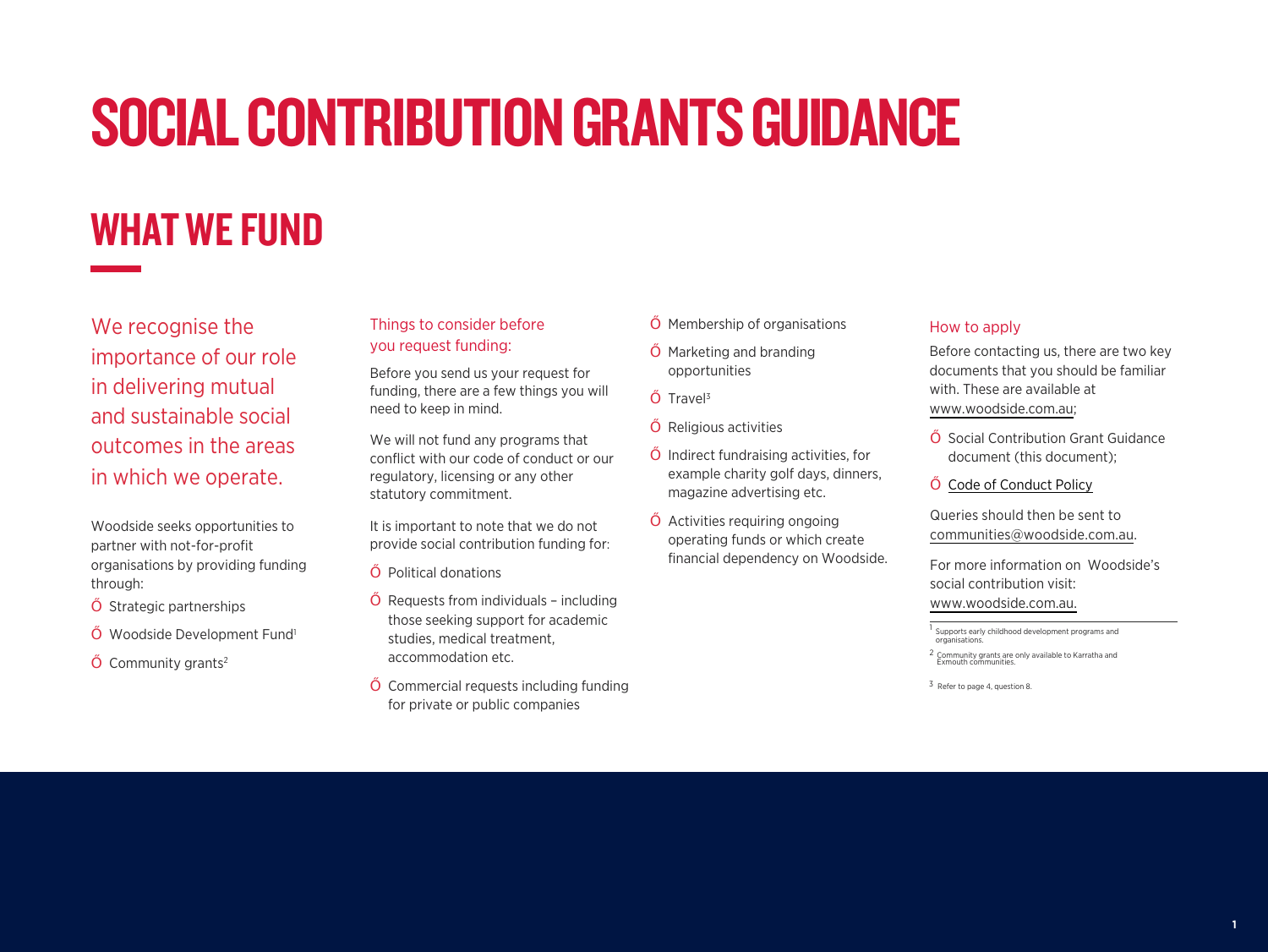### **We aim to build the capacity and capability of the communities in which we work.**

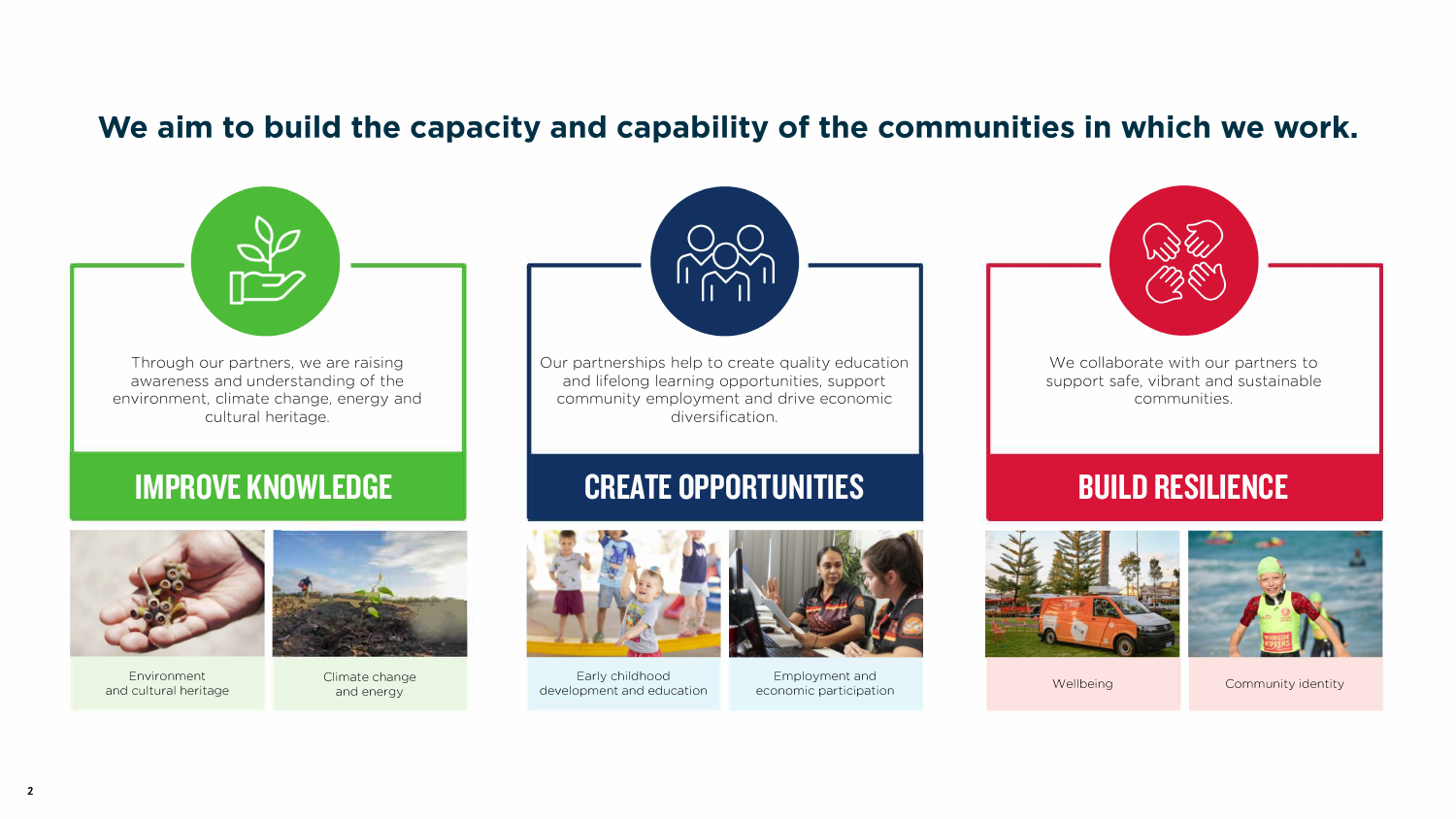### KEY QUESTIONS AND ANSWERS

#### 1) What are Woodside's key focus communities?

We look to support initiatives that occur in communities hosting our operations or business interests. In Western Australia these are Karratha and Exmouth. For more information on our locations, please refer to the [Woodside website.](www.woodside.com.au)

#### 2) What does Woodside look for in assessing applications?

There are a number of general factors that we take into consideration when assessing grant requests. These include:

If the initiative addresses a need within the local community

The potential impact of the initiative on the community

The cost of the initiative versus its measurable outcome<sup>4</sup>

How the initiative compares to other initiatives of a similar nature

The initiative's geographical reach

If the initiative duplicates or is similar to an existing service

How the initiative will be sustainable, including how it will continue to develop after the funding ceases

The proportion of administrative costs and overheads in comparison to measurable outcomes

The level of community support the organisation receives including volunteers and in-kind support

Woodside's level of involvement in the community the funding is sought for

If the initiative impacts Woodside's employee value proposition.

All of these factors are considered to ensure our funding is in proportion to the reach and measurable impact of the program/project.

You will also need to provide details to help us clearly understand your organisation.

#### 3) What outcomes is Woodside looking to support?

Through our Social Contribution Strategy, we aim to build the capacity and capability of the communities in which we work. Some of the outcomes we are looking to achieve are:

#### *Improve knowledge*

+ raising awareness and understanding of the environment, climate change, energy and cultural heritage

#### *Create opportunities*

+ creating quality education and lifelong learning opportunities, supporting community employment and driving economic diversification

#### *Build resilience*

+ supporting safe, vibrant and sustainable communities.

#### 4) What is a measurable outcome?

The objective of this requirement is to allow us to see what has measurably improved as a result of the initiative.

For grants funding, we consider outcomes linked to local concerns. For example:

How does the initiative increase skills and capacity of the local community?

How does your organisation benefit from delivering the initiative? Does it help your organisation consolidate or develop?

How does the initiative increase positive behaviours in the community?

How does the initiative decrease negative impacts on the community?

#### 6) I am, or someone involved in the management of my organisation is related to a current or former government official; will this affect my application?

Being a relative of either a current or former government official<sup>5</sup> will not necessarily hinder your application. However, you must be prepared to disclose your relationship to the individual as well as the name of the individual. This is to ensure that any perceived conflict of interest can be considered and managed during the assessment process.

4 Refer to question 4

3. Person acting in an official capacity for a Government regardless of rank or position;

<sup>5</sup> A government official means any:

<sup>1.</sup> Political party, party official or candidate of political office;

<sup>2.</sup> Official or employee of any Government, or any agency, ministry or department of a Government (at any level);

<sup>4.</sup> Official or employee of a company wholly or partly controlled by a Government; 5. Candidate for political office;

**b.** Official of employee of any public international organisation.  $\overline{3}$ 6. Official or employee of any public international organisation.